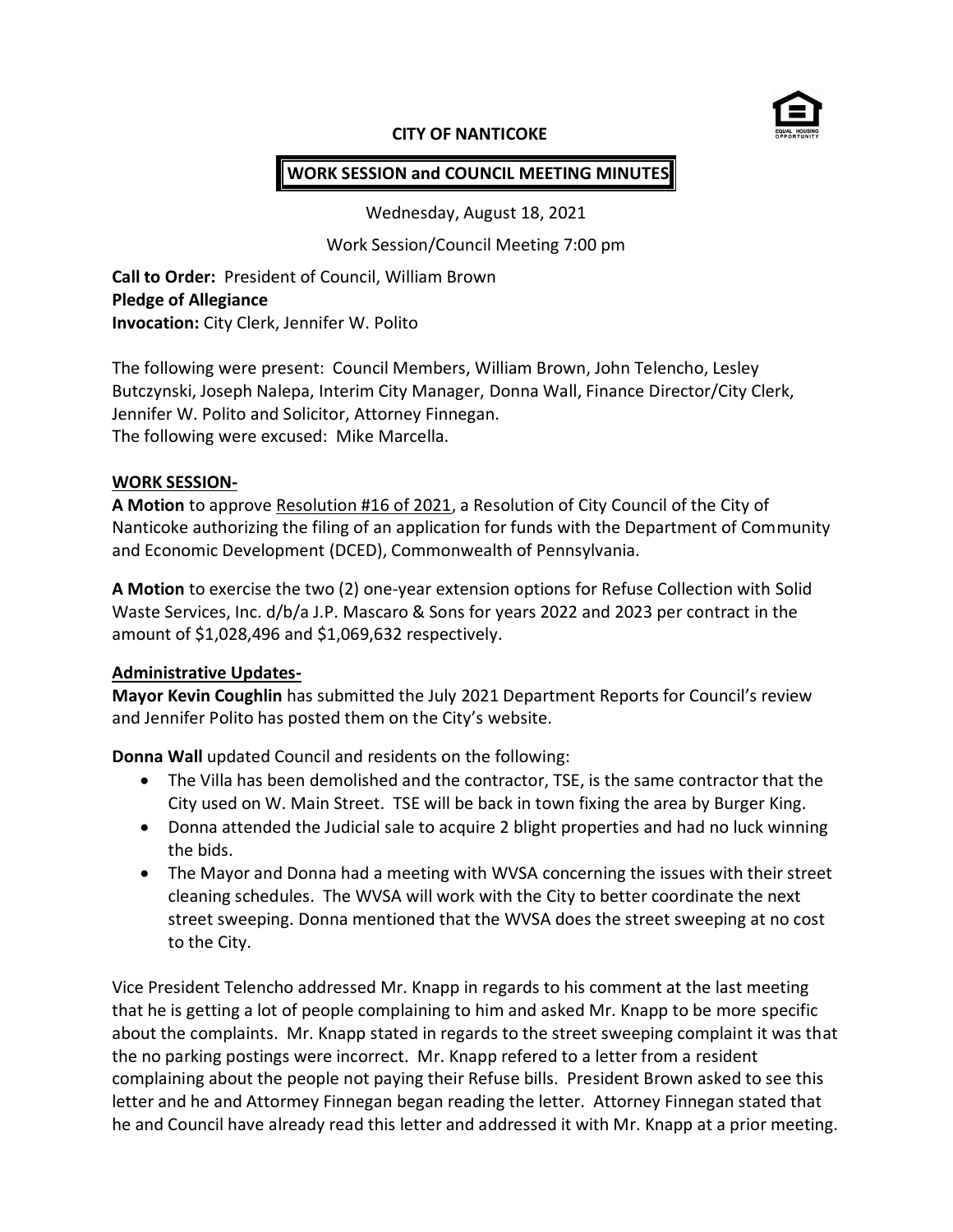**A Motion** was made by Councilmember Butczynski seconded by Councilmember Nalepa to adjourn the work session. Motion carried unanimously.

# **REGULAR MEETING** Comments from the Public agenda items only.

Mr. Ron Knapp asked if the City, besides a new microphone, could they get a podium for the top of the chambers. Mr. Knapp wanted to comment on the letter he presented and asked where the City was on collecting past due Refuse Bills. Vice President Telencho stated the total past due accounts was approx. \$71,000 and Patty reported as of July 31, 2021 she has collected \$61,184.19 in past due Refuse fees

# **Old Business**

.

**A Motion** to approve the purchase of a 2022 Ford F-550 Dump Truck from Rottet Motors Inc./Kovatch in the amount of \$82,852.46, fully upfitted paid from the Highway Aid account. COSTARS Pricing was made by Councilmember Telencho seconded by Councilmember Butczynski.

Motion carried unanimously.

## **New Business**

**A Motion** to approve the Aug 4, 2021 minutes was made by Councilmember Nalepa seconded by Councilmember Butczynski.

Motion carried unanimously.

**A Motion** to approve the payment of the bills in the amount of \$378,781.24 (Payroll(s) \$113,231.41 and Payables \$265,549.83) was made by Councilmember Telencho seconded by Councilmember Nalepa.

Motion carried unanimously.

**A Motion** to approve Resolution #16 of 2021, a Resolution of City Council of the City of Nanticoke authorizing the filing of an application for funds with the Department of Community and Economic Development (DCED), Commonwealth of Pennsylvania was made by Councilmember Butczynski seconded by Councilmember Telencho. Motion carried unanimously.

**A Motion** to exercise the two (2) one-year extension options for Refuse Collection with Solid Waste Services, Inc. d/b/a J.P. Mascaro & Sons for years 2022 and 2023 per contract in the amount of \$1,028,496 and \$1,069,632 respectively was made by Councilmember Nalepa seconded by Councilmember Telencho.

Motion carried unanimously.

## **COMMENTS FROM THE PUBLIC –**

**Ms. Jackie Deutsch** asked Council to consider her TNR program to catch and release feral cats to spay and neuter the cats and give them the shots they need to keep them well. Ms. Deutsch stated that she spoke to Jenn or Donna about the program and that she is able to get a grant for the city to execute this program. Ms. Deutsch stated she is a volunteer for many organizations and the city could call Mayor Brown in Wilkes-Barre to ask about the success of the program in his city. President Brown thanked Ms. Deutsch and asked her to contact the City Manager, Donna Wall, to discuss the program further. Ms. Deutsch stated that she has a resident in the meeting who had over 7-8 cats in her yard that were taken to the SPCA and they were sick with distemper. This program would vaccinate the cats for rabies and distemper. **Mr. Ron Knapp** commented that the feral cat program is a good idea for the city. Mr. Knapp expressed his negative opinion on Councilmember Joseph Nalepa's commemt at the last meeting about eliminating the 3<sup>rd</sup> shift in the police department and use the State police to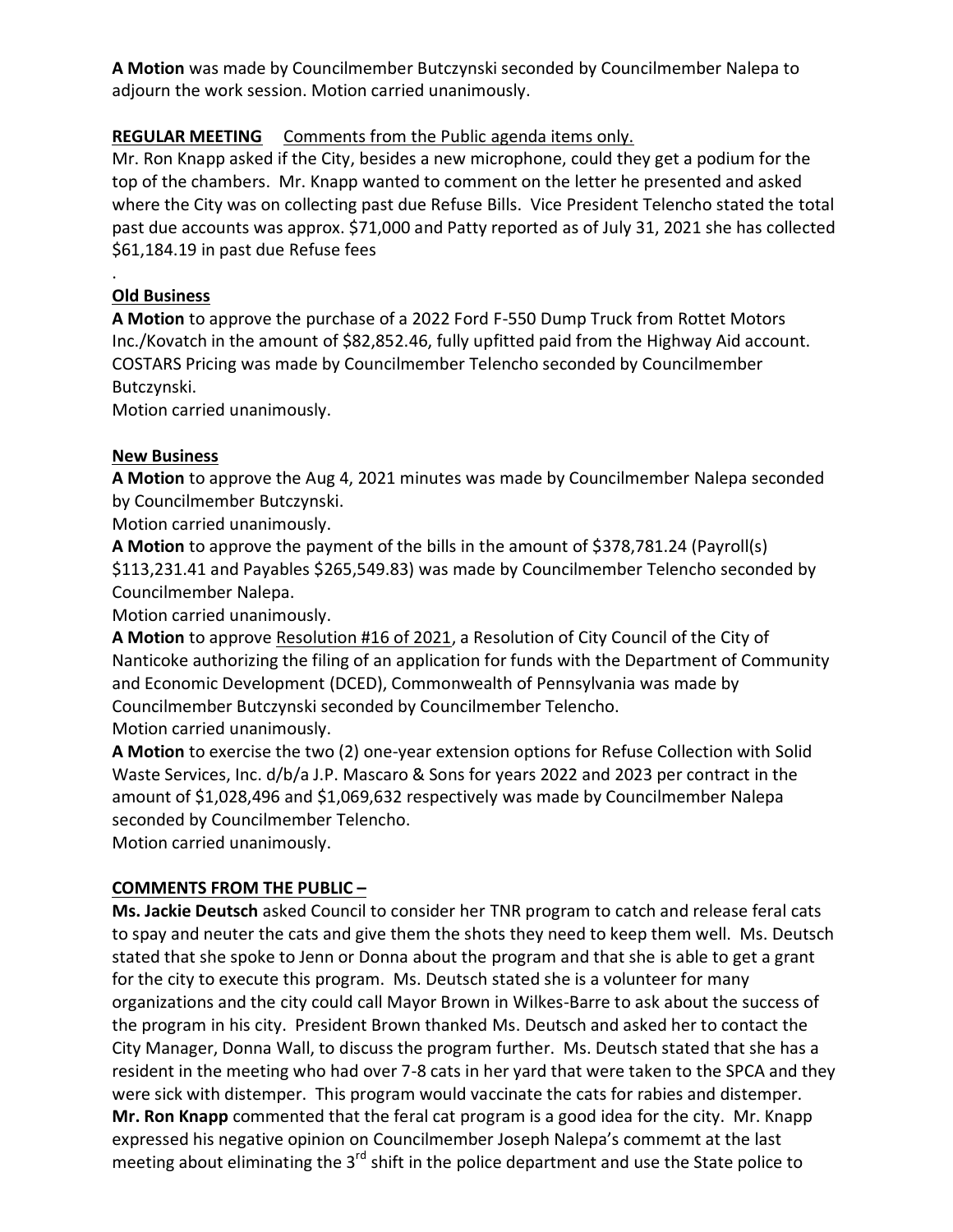save the City residents money was absurd and rediculous. Councilmember Nalepa said he does feel that way because of many years of experience as a State policeman and he does not agree with taking away public safety to save a buck. Vice President Telencho stated that under Act 67, it mandates that all 1st, 2nd, and 2A class cities must have three shift full-time Police protection. While it is not mandated for 3rd class cities, it is strongly recommended due to the number of residents. Gov Wolf's \$25 fee for all Commonwealth residents received backlash and a new House Bill proposes part-time coverage fees for PSP based on residents. Elimination of 3rd shift and replacing with PSP would not result in savings and would eventually cost more than having our full-time force. Vice President Telencho informed everyone at the meeting that our full time police response time is 3-5 minutes and the State police will not be that fast and the State police cannot respond to every call.

**Mr. Hank Marks** topic was KARMA. Mr. Marks stated the City Officials possess bad Karma and they do not consider the over 10,000 residents in town when raising taxes. President Brown responded that with over 10,000 residents in town a few come to the meetings to stay caught up with what is going on in town and then there is the same few that come to downgrade and bash the City and the Officials. President Brown stated the meetings are not filled with thousands of people to complain about the city.

#### **Correspondence-**

**None**

## **Announcements-**

The Faith Church on 220 Middle Road is holding a Backpack Bash on Saturday, August 21, 2021 from 1 – 4 pm. There will be food, fun and free backpacks to children ages 4 to 12. Anyone interested **MUST** call (570) 459-2410 to register.

The City of Nanticoke will be holding their **City-Wide Yard Sale** on Saturday, September 11, 2021 and the rain Date is Sunday, September 12, 2021. Any resident who would like to participate and have your address on the list prepared by the City, please call 570-735-2800 Ext. 101 by Wednesday, September 8, 2021. The list will be posted on the City's website or a copy can be picked up at City Hall on Friday, September 10, 2021.

## **Councilmember Comments-**

Vice President Telencho stated that Council is transparent with the residents and if residents have questions, they can make an appointment for a discussion.

Councilmember Butczynski had no further comments**.**

Councilmember Nalepa wanted to address Mr. Knapp by stating the  $3^{rd}$  shift is the shift that has the most violent crimes, DWI's and domestic violence calls.

President Brown wanted to make it very clear that Mr. Mark's statement earlier that City employees and officials get a tax break is **FALSE**, we pay the same rate as regular citizens.

## **Meeting Adjournment-**

Councilmember Butczynski made the motion to adjourn, seconded by Councilmember Telencho, roll call.

Motion carried unanimously.